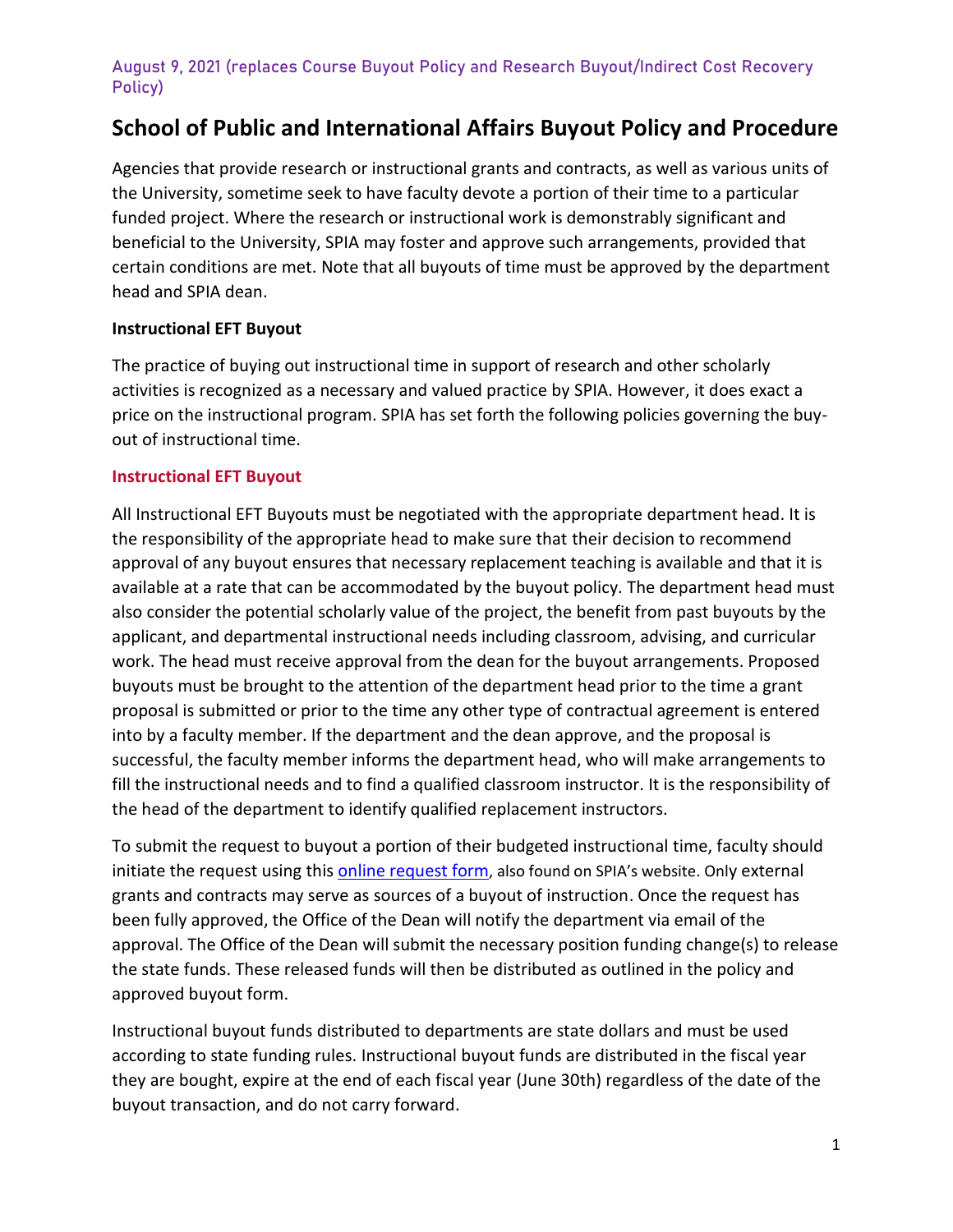# Teaching Load

Faculty members can buy out a maximum of one half of a standard teaching load which is four courses at SPIA. The department head can choose to calculate the teaching load over a one- or two-year period. For example, a faculty member with a four-course teaching load can buyout a maximum of four courses over two years with approval of the department head and dean. On an exceptional basis, when a faculty member is executing multiple, major grants and contracts simultaneously, and depending on the department's instructional needs and the timing of the faculty member's award notification, an exceptional one-course teaching load may be requested by the faculty member. If approved by the department head and dean, the onecourse load is limited to one academic year and may not be approved for consecutive academic years. This exceptional one-course teaching load under the Instructional EFT Buyout may not be combined with other buyouts of instruction.

## Instructional EFT Buyout Rates

The rate for an externally funded instructional buyout is set at 1/10th of an academic-year salary or 1/12th of a fiscal-year salary per course, or its equivalent, plus the corresponding fringe benefit cost.

#### Distribution of Buyout Monies/Replacement Teaching

Funds from an instructional buyout, at the rate of 1/10th (or 1/12th) per course or its equivalent, are distributed as follows: 80% to the department and 20% to SPIA. Replacement teaching cost must be covered by the department's 80%. Any remaining department funds are at the discretion of the head of the unit.

#### **Research EFT Buyout**

Faculty may buy out their Research EFT using funds from grants or contracts. Grant or contract funds will pay the corresponding part of their salary and associated fringe. SPIA has set forth the following policies governing the buyout of research effort.

#### Research EFT Buyout Procedures

All research buyouts must be negotiated with the appropriate head. It is the responsibility of the appropriate department head to make sure that their decision considers the potential scholarly value of the project and the benefit from past buyouts by the applicant. The head must receive the approval from the dean for the buyout arrangements. Proposed buyouts must be brought to the attention of the department head prior to the time a proposal is submitted or prior to the time any other type of contractual agreement is entered into by a faculty member.

Additional conditions: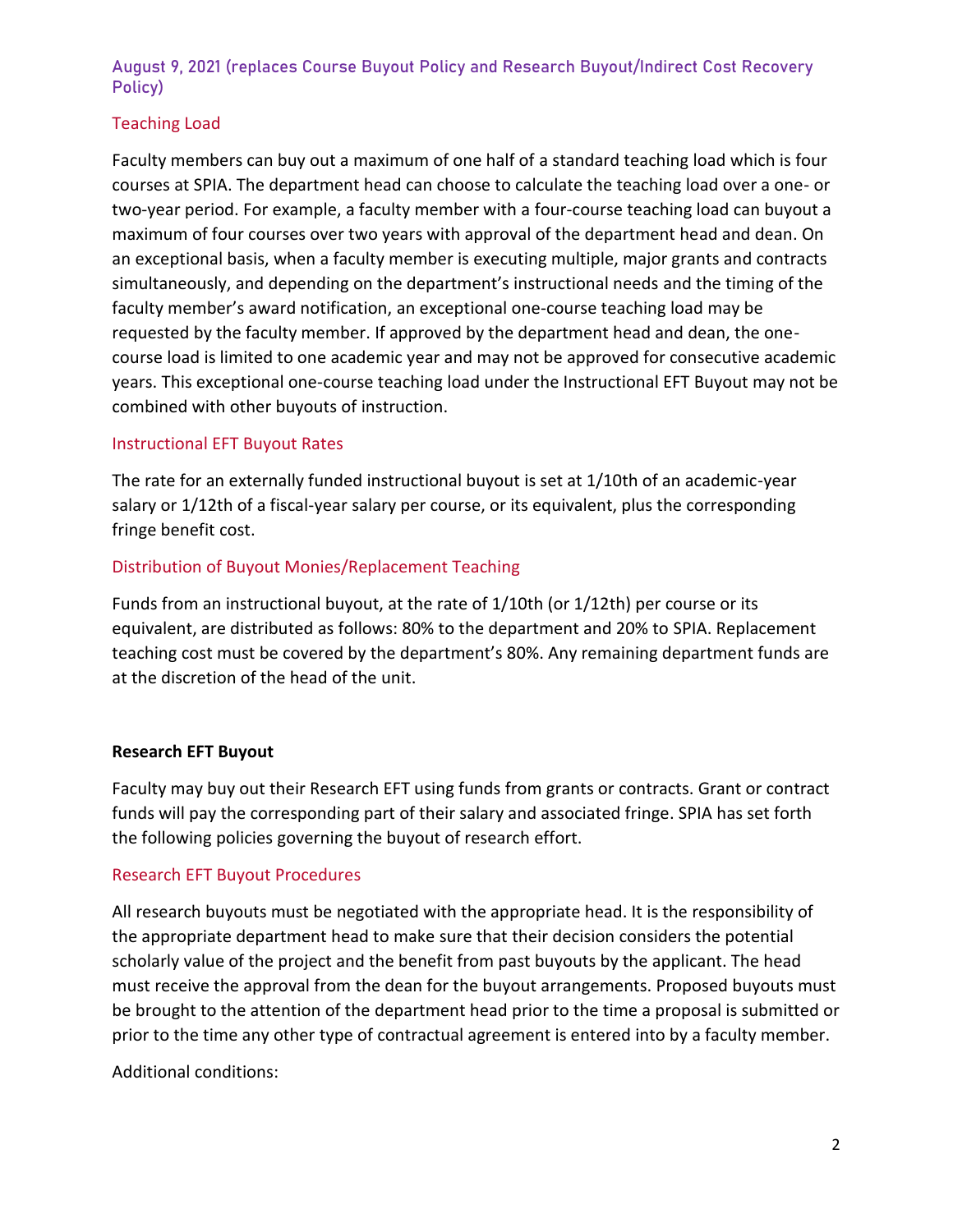Faculty must determine that their grant funding agency allows purchase of academic-year time.

Faculty must ascertain that the amount of their research EFT they wish to buy out will not cause any difficulties with UGA grant cost sharing formulas.

Research buyout funds distributed to faculty are state dollars and must be used according to state funding rules. Research buyout funds are distributed in the fiscal year they are bought, expire at the end of each fiscal year (June 30th) regardless of the date of the buyout transaction, and do not carry forward.

To submit the request to buyout a portion of their budgeted research time, faculty should initiate a request using the [online request form](https://ugeorgia.ca1.qualtrics.com/jfe/form/SV_4IbIaNO3gOOpeCi). Once the request has been fully approved, the Office of the Dean will notify the department via email of the approval. The Office of the Dean will submit the necessary position funding change(s) to release the state funds. These released funds will then be distributed as outlined in the policy and approved buyout form.

## Research EFT Buyout Rates

There is no standard rate for research buy-outs. Note that the external funding supporting the buyout must also support all associated fringe rates.

# Distribution of Buyout Funds

SPIA will return 80% of the research buyout funds to the department for use by investigator in the same fiscal year according to state funding rules. SPIA will retain the remaining 20% to be used at the dean's discretion to support research activities throughout the school.

# Cost Share Associated with Salary Cap

Some faculty with federal agency grant funding could have monthly salaries above the associated agency's salary cap. Typically, the salary cap is related to funding from the National Institutes of Health (NIH). SPIA will honor the funding agency salary cap, as relevant. NIH's salary cap is posted [here.](https://www.niaid.nih.gov/grants-contracts/salary-cap-stipends)

# FAQ

# **Why does my grant get charged fringe benefits on my academic-year salary?**

When your academic-year salary is paid by the state of Georgia, it covers the institutional share of fringe benefits. Once you move your salary to a restricted account, that account must pay the fringe. Hence a buyout costs your grant more than just your direct salary, and you must account for this.

# **How do I coordinate with grants whose start and end dates are not on the standard fiscal year?**

The amounts returned from a buyout will always be on a standard July through June fiscal year. Coordinating with your grant's year may require two separate buyout transactions. For